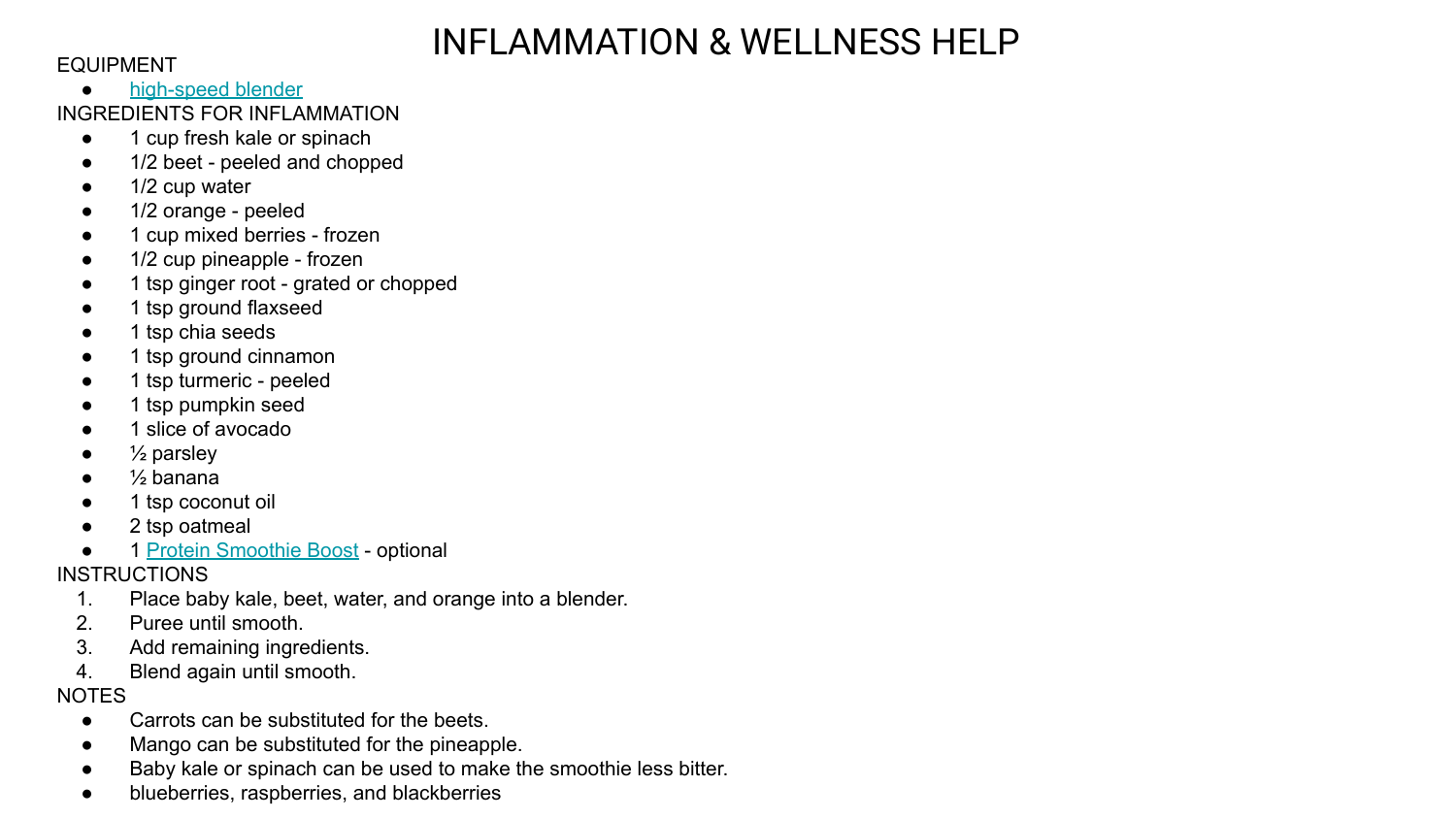# DETOX JUICE TO CLEANSE

WHAT ARE THE HEALTH BENEFITS OF FRUITS AND VEGETABLES IN A JUICE CLEANSE?

- $\bullet$  Kale low in calories, powerful anti-oxidant with anti-inflammatory properties, and helpful for arthritis and autoimmune diseases
- $\bullet$  Spinach packed with vitamins, has anti-cancerous properties, and is one of the healthiest foods on the planet
- Cucumber incredible detoxifier and helps with liver and kidney function
- Lemon highly effective cleansing agent and cuts through the bitterness of greens
- Carrots beta-carotene, fiber, vitamin K, and potassium. Carrots have been linked to lower cholesterol levels and improved eye health

### [THE ULTIMATE ARTHRITIS DIET](https://www.arthritis.org/health-wellness/healthy-living/nutrition/anti-inflammatory/the-ultimate-arthritis-diet)

Healthy Juice Cleanse Recipes Prep Time 10 mins

Healthy Juice Cleanse Recipes to give you energy, vitality, and health. Course: Breakfast, Snack Cuisine: American Keyword: juicing recipes Servings: 4 Ingredients Drink Your Greens:

- 2 cups Baby Spinach Leaves (or 4-6 leaves of kale)
- 6 Celery
- 2 large Cucumber
- $\bullet$  1/2 Lemon
- 2 medium Apples
- 1-2 inch Ginger
- 1/4 1/2 cup Parsley Leaves

#### **The Detoxifier:**

- **● 2-3 med-lg Beets**
- **● 6 Carrots**
- **● 2 medium Apples**
- **● 1/2 Lemon**
- **● 1-2 inch Ginger**

The Vision:

- 8 large Carrots
- 2-3 Navel Oranges
- 1-2 inch Ginger
- 1 inch Turmeric (optional)

Sweet Carrot:

- 10 large Carrots
- 2 medium Apples
- 1/4 cup Parsley (optional)

**Instructions** 

- Wash, prep, and chop produce.
- Add produce to juicer one at a time.
- Serve cold over ice. May store in tightly sealed jars or glasses in the refrigerator for 7-10 days. Shake or stir well before drinking.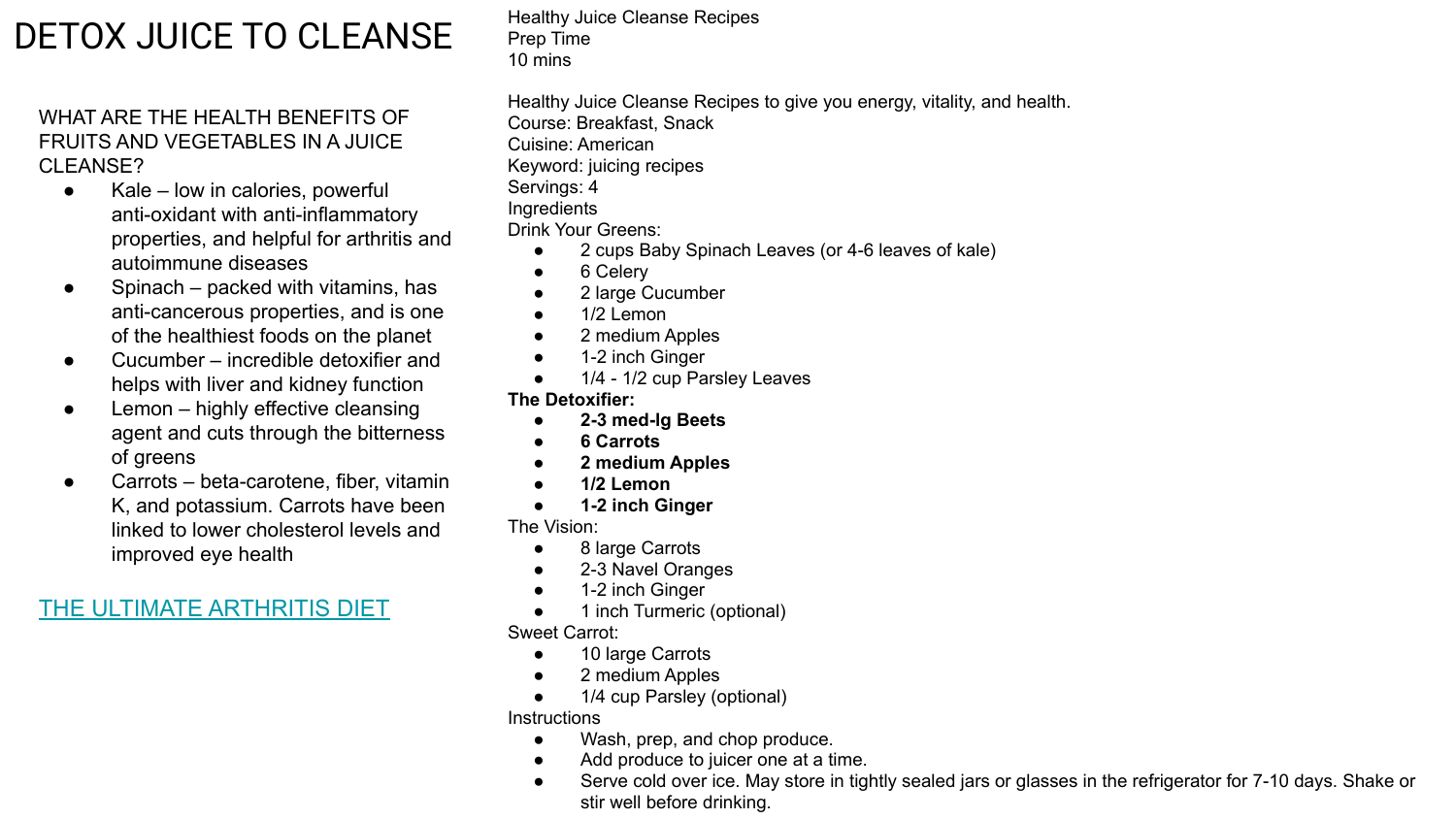**Try to avoid or limit these foods as much as possible:**

- refined carbohydrates, such as white bread and pastries.
- French fries and other fried foods.
- soda and other sugar-sweetened beverages.
- red meat (burgers, steaks) and processed meat (hot dogs, sausage)
- margarine, shortening, and lard.

This Anti-Cancer Green Smoothie recipe is full of health-promoting ingredients, including leafy greens and broccoli florets. This vegan and dairy-free blended drink can be served as a meal replacement or as a snack. Easy to make and delicious, too.

**Ingredients** 

1/4 cup hemp seeds 2 cups carrot juice 1 cup water 1 ripe banana, frozen 1 cup frozen strawberries 1 cup frozen broccoli florets 2 cups fresh or lightly steamed baby kale or baby spinach 5 fresh mint leaves 2 tablespoons cocoa powder 1/2 lime or lemon, juiced

#### **Instructions**

Combine the hemp seeds, carrot juice, and water in the base of a high-speed blender like a Vitamix or Blendtec. Next, add the frozen banana, frozen strawberries, frozen broccoli florets, greens, mint, cocoa powder, and lemon or lime juice. Place the lid on the blender and blend until smooth, about 45 seconds. Serve immediately.

#### notes

- 1. You can store any leftovers in a covered container in the refrigerator for up to 2 days.
- 2. If you don't have carrot juice, you can just use water.